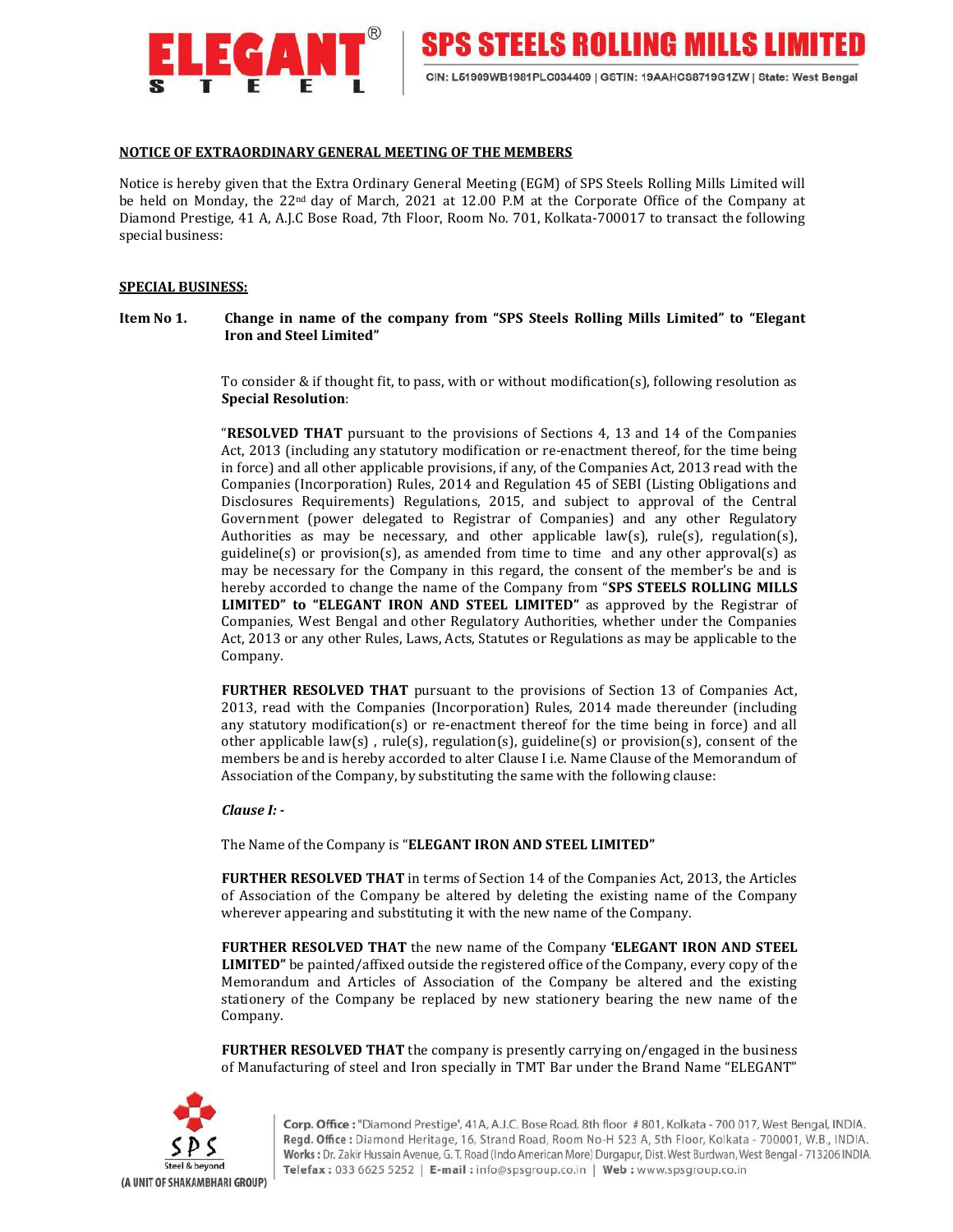

**SPS STEELS ROLLING MILLS LIMIT** 

CIN: L51909WB1981PLC034409 | GSTIN: 19AAHCS8719G1ZW | State: West Bengal

and there will be no Change/alteration in the Object Clause of the Company pursuant to change of name.

FURTHER RESOLVED THAT for the purpose of giving effect to this resolution, Shri Deepak Kumar Agarwal (DIN00646153) Managing Director and Shri Sanjay Kumar Chowdhary (DIN-08402623) Whole Time Director of the Company be and are hereby authorized, on behalf of the Company, to take all the requisite, incidental, consequential steps to implement the above resolution and to perform all such acts, deeds, matters and things as it may, in its absolute discretion, deem necessary, any question, query, or doubt that may arise in this regard, and to execute/publish all such notices, deeds, agreements, papers and writings as may be necessary and required for giving effect to this resolution including necessary changes to the CIN of the Company if any required by the Registrar of Companies, filing of necessary forms, returns, documents with the Registrar of Companies and all other Regulatory/Statutory Authorities."

> By Order of the Board For SPS Steels Rolling Mills Limited

> > Ashutosh Sharma Company Secretary (F9025)

Dated: 24-02-2021 Place: Kolkata.

### NOTES:

- 1. A MEMBER ENTITLED TO ATTEND AND VOTE AT THE MEETING IS ENTITLED TO APPOINT A PROXY TO ATTEND AND VOTE INSTEAD OF HIMSELF. THE PROXY NEED NOT BE A MEMBER OF THE COMPANY. A PROXY FORM, IN ORDER TO BE EFFECTIVE, MUST BE RECEIVED BY THE COMPANY NOT LESS THAN 48 HOURS BEFORE THE MEETING. NO PHOTOCOPY/ SCANNED COPY OF A COMPLETED PROXY FORM WILL BE ACCEPTED.
- 2. A person can act as proxy on behalf of members not exceeding fifty and holding in the aggregate not more than 10% of the total share capital of the Company carrying voting rights. If a person holding more than 10% of the total share capital of the Company is proposed to be appointed as a proxy for a member, such person shall not act as proxy for any other person or shareholder.
- 3. The Explanatory Statement pursuant to Section 102 of the Act, setting out details relating to Special Businesses to be transacted at the Meeting, is annexed hereto.
- 4. Members are requested to notify immediately any change in their addresses to the Company's RTA.
- 5. In case of joint holders attending the Meeting, the joint holder who is highest in the order of names will be entitled to vote at the Meeting.
- 6. Corporate Members intending to send their authorized representatives to attend the Meeting pursuant to Section 113 of the Companies Act, 2013 are requested to send to the Company, a certified copy of the relevant Board Resolution together with their respective specimen signatures authorizing their representative(s) to attend and vote on their behalf at the Meeting.
- 7. In compliance with the MCA circulars, SEBI Circulars and in order to support the "Green Initiative in the Corporate Governance" by the Ministry of Corporate Affairs, the Notice of the Extra Ordinary General Meeting of the Company inter alia indicating the process and manner of e-voting along with Attendance Slip and Proxy Form is being sent only through electronic mode to all the Members whose email IDs/addresses are registered with the Company and whose names appear in the register of members / depositories as at closing hours of business, on 19<sup>th</sup> February, 2021. A person, who is not a member as on cutoff date of 15<sup>th</sup> March, 2021 should treat this notice for information purpose only.

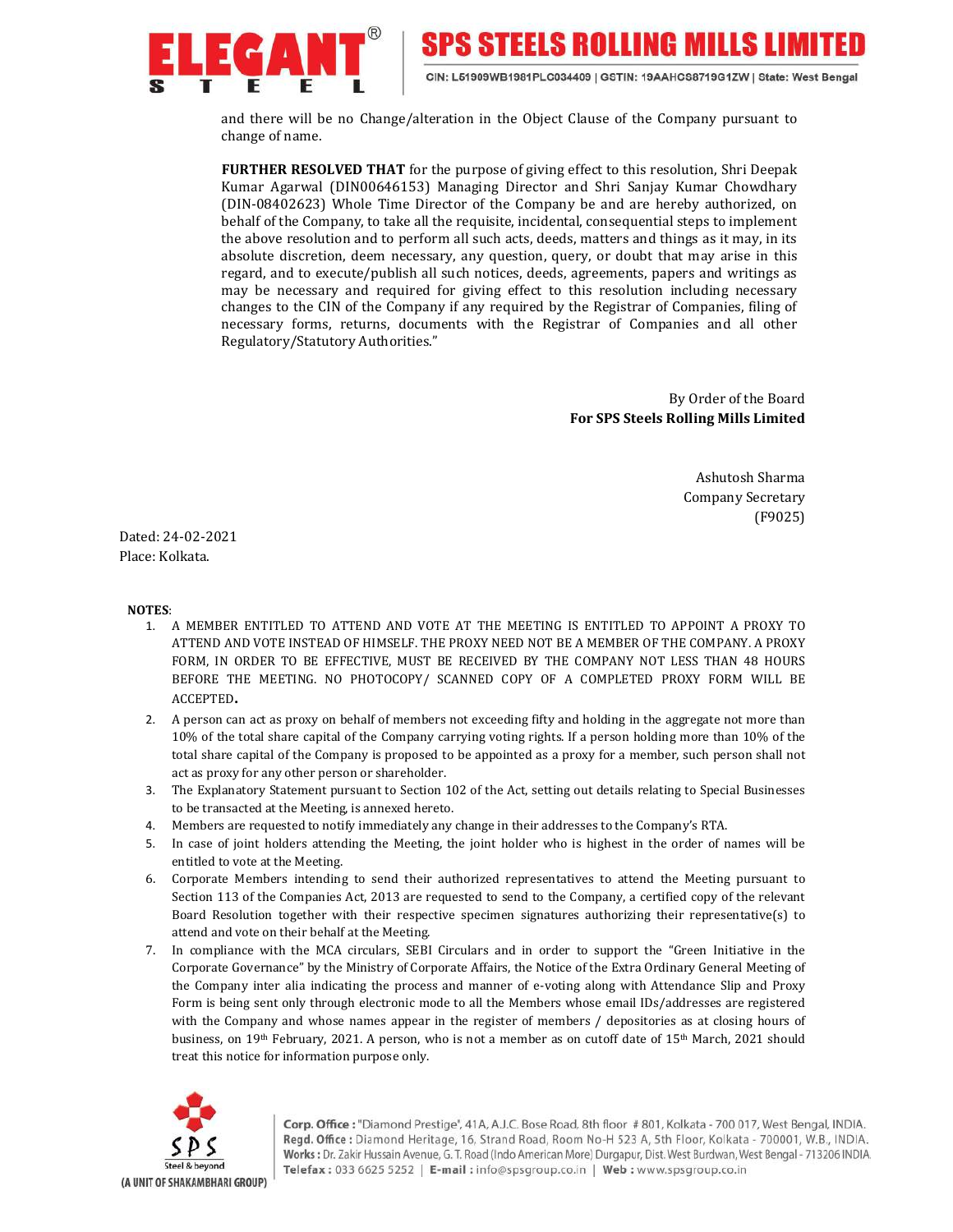

The notice of the Extra Ordinary General Meeting (EGM) will be uploaded on the website of the Company at www.spsgroup.co.in.

- 8. Mr. Mayank Daga, Practicing company secretary (M.No 41279 & C.P No 16509) has been appointed as the Scrutinizer to scrutinize the voting at the EGM and remote e-voting process in a fair and transparent manner.
- 9. The Company's Registrar and Transfer Agent ('RTA') is M/S. Niche Technologies Pvt. Ltd, having office at 3A, Auckland Place, 7th Floor, Room No. 7A & 7B Kolkata-700017.
- 10. The Members are requested to:
	- a) Intimate change in their registered address, if any, to the Company's RTA in respect of their holdings in physical form.
	- b) Notify immediately any change in their registered address to their Depository Participants in respect of their holdings in electronic form.
	- c) Non-Resident Indian Members are requested to inform RTA for shares held in physical form or their Depository Participant for shares held in Demat form, as the case may be, immediately of the change in residential status on return to India for permanent settlement.
	- d) Register their e-mail address and changes therein from time to time with RTA for shares held in physical form and with their respective Depository Participants for shares held in Demat form.
- 11. The Securities and Exchange Board of India (SEBI) has mandated submission of Permanent Account Number ('PAN') by every participant in securities market. Members holding shares in Demat form are, therefore, requested to submit PAN details to the Depository Participant with whom they are maintaining their demat accounts. Members holding shares in physical form can submit their PAN and other details to the RTA of the Company.
- 12. In accordance with the amendments to Regulation 40 of the Securities and Exchange Board of India (Listing Obligations and Disclosure Requirements) Regulations, 2015 ('Listing Regulations'), the SEBI has revised the provisions relating to transfer of listed securities and has mandated that the requests for transfer of listed securities shall not be processed unless the securities are held in dematerialized form with the Depositories with effect from 1st April 2019. Thus the member holding shares in physical form are requested to dematerialize their shareholding to avoid inconvenience.
- 13. Members who wish to inspect the Register of Directors and Key Managerial Personnel and their Shareholding, maintained under section 170 of the Act and the Register of Contracts or Arrangements, in which directors are interested, maintained under section 189 of the Act, can send an e-mail to compliance@shakambharigroup.in.
- 14. Members who wish to inspect any documents referred to in the accompanying Notice of the Extra Ordinary General Meeting (EGM) and the Explanatory Statement, up to and including the date of the EGM of the Company, can send an e-mail to compliance@shakambharigroup.in.
- 15. Members may also note that the Notice of the EGM, will also be available on the Company's website www.spsgroup.co.in for download.
- 16. Members who have not registered their e-mail addresses so far, are requested to register their e-mail addresses for receiving all communication including Notices, Circulars, etc., from the Company, electronically.
- 17. Members desiring any relevant information on the name Change of the company are requested to write to the company well in advance to ensure that such requests reach the company at least 10(Ten) days before the Extra-Ordinary General Meeting General Meeting, so as to enable the Company to keep the information ready.
- 18. Voting through electronic means:
	- I. In compliance with the provisions of Section 108 of the Companies Act, 2013, Rule 20 of the Companies (Management and Administration) Rules, 2014 as amended by the Companies (Management and Administration) Amendment Rules, 2015 and Regulation 44 of Securities and Exchange Board of India (Listing Obligations and Disclosure Requirements) Regulations, 2015, the Company is pleased to provide members facility to exercise their right to vote on resolutions proposed to be considered at the Extra-Ordinary General Meeting (EGM) by electronic means and the business may be transacted through e-voting services. The facility of casting the votes by the members using an electronic voting system from a place other than venue of the EGM will be provided by National Securities Depository Limited (NSDL).
	- II. The Company has approached NSDL for providing e-voting services through our e-voting platform. In this regard, your Demat Account/Folio Number has been enrolled by the Company for your participation in e-voting on resolution placed by the Company on e-Voting system.
	- III. The Notice of the Extra-Ordinary General Meeting (EGM) of the Company inter alia indicating the process and manner of e-Voting process along with printed Attendance Slip and Proxy Form can be

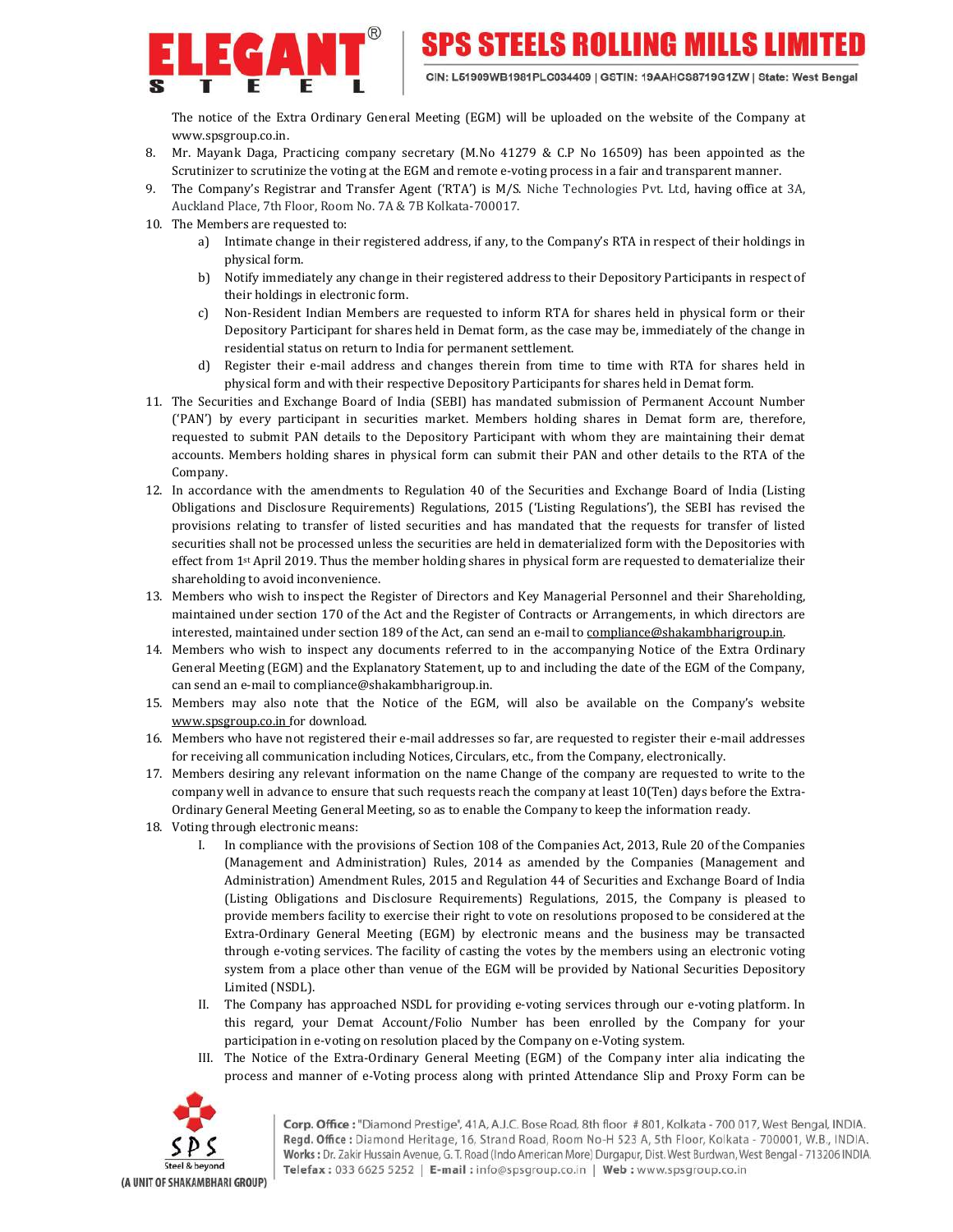

downloaded from the link https://www.evoting.nsdl.com or website of the company https://www.spsgroup.co.in.

- IV. The Members who have cast their vote by remote e-voting prior to the EGM may also attend the EGM but shall not be entitled to cast their vote again at the EGM.
- V. The remote e-voting period commences on Friday, 19<sup>th</sup> March 2021 (9:00 a.m. IST) and ends on Sunday, 21st March, 2021 (5:00 p.m. IST). During this period, Members of the Company, holding shares either in physical form or in dematerialized form, as on the cut-off date, i.e., Monday, 15th March, 2021, may cast their vote by remote e-voting in the manner and process set out herein below. The remote e-voting module shall be disabled by NSDL for voting thereafter. Once the vote on a resolution is cast by the Member, the Member shall not be allowed to change it subsequently.
- VI. The facility for voting through ballot paper / Poling Paper shall be made available at the EGM and the members attending the meeting who have not cast their vote by remote e-voting shall be able to exercise their right at the meeting through ballot paper along with the facility of casting the votes by the members using an electronic voting system from a place other than venue of the EGM will be provided by National Securities Depository Limited (NSDL).
- A. The process and manner for remote e-voting and e-voting during the EGM are asunder:

### How do I vote electronically using NSDL e-Voting system?

The way to vote electronically on NSDL e-Voting system consists of "Two Steps", which are mentioned below: Step 1: Log-in to NSDL e-Voting system at https://www.evoting.nsdl.com/; Step 2: Cast your vote electronically on NSDL e-Voting system.

## Details on Step 1 is mentioned below:

## How to Log-in to NSDL e-Voting website?

- 1. Visit the e-Voting website of NSDL. Open web browser by typing the following URL: https://www.evoting.nsdl.com/ either on a Personal Computer or on a mobile.
- 2. Once the Home page of e-Voting system is launched, click on the icon "Login", which is available under 'Shareholders' section.
- 3. A new screen will open. You will have to enter your User ID, your Password and a Verification Code as shown on the screen.

Alternatively, if you are registered for NSDL e-services, i.e., IDEAS, you can log-in at https://eservices.nsdl.com/ with your existing IDEAS login. Once you log-in to NSDL eservices after using your log-in credentials, click on e-Voting and you can proceed to Step 2, i.e., Cast your vote electronically.

| Manner of holding shares, i.e., Your User ID is:<br>Demat (NSDL or CDSL) or Physical |                                                                                                                                                                                               |
|--------------------------------------------------------------------------------------|-----------------------------------------------------------------------------------------------------------------------------------------------------------------------------------------------|
| a) For Members who hold shares in<br>Demat account with NSDL.                        | 8 Character DP ID followed by 8 Digit ClientID<br>For example, if your DP ID is IN300*** and<br>Client ID is 12******, then your User ID<br>is<br>IN300***12******.                           |
| b) For Members who hold shares in<br>Demat account with CDSL.                        | 16 Digit Beneficiary ID<br>For example, if your Beneficiary ID<br>is<br>12***************, then your User<br>ID<br>is<br>$12*******************$                                              |
| For Members holding shares in<br>c)<br>Physical Form.                                | EVEN Number followed by Folio Number registered<br>with the Company<br>For example, if Folio Number is 001 <sup>***</sup> and EVEN<br>is<br>101456, then<br>ID<br>User<br>is<br>101456001***. |

4. Your User ID details are given below:

5. Your password details are given below:

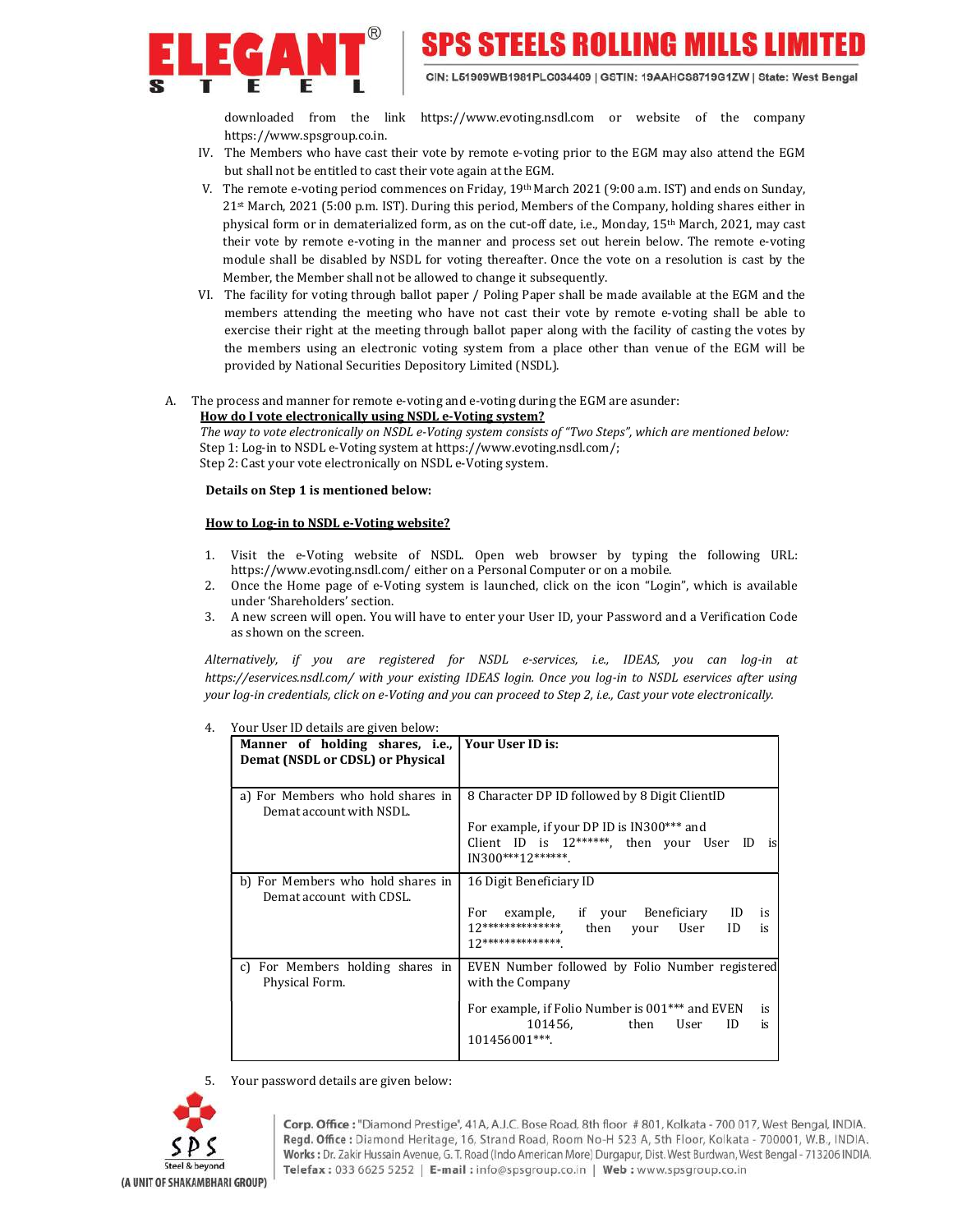

SPS STEELS ROLLING MILLS LIMI

CIN: L51909WB1981PLC034409 | GSTIN: 19AAHCS8719G1ZW | State: West Bengal

- a) If you are already registered for e-Voting, then you can use your existing password to login and cast your vote.
- b) If you are using NSDL e-Voting system for the first time, you will need to retrieve the 'initial password', which was communicated to you. Once you retrieve your 'initial password', you need to enter the 'initial password' and the system will force you to change your password.
- c) How to retrieve your 'initial password'?
	- (i) If your e-mail ID is registered in your Demat account or with the Company, your 'initial password' is communicated to you on your e-mail ID. Trace the e-mail sent to you from NSDL from your mailbox. Open the e-mail and open the attachment, i.e., a .pdf file. Open the .pdf file. The password to open the .pdf file is your 8-digit Client ID for NSDL account, last 8 digits of Client ID for CDSL account or folio number for shares held in physical form. The .pdf file contains your 'User ID' and your 'initial password'.
	- (ii) If your e-mail ID is not registered, your 'initial password' is communicated to you on your postal address.
- 6. If you are unable to retrieve or have not received the "initial password" or have forgotten your password:
	- a) Click on "**Forgot User Details/Password?**" (If you are holding shares in your Demat account with NSDL or CDSL) option available onwww.evoting.nsdl.com.
	- b) "Physical User Reset Password?" (If you are holding shares in physical mode) option available on www.evoting.nsdl.com.
	- c) If you are still unable to get the password by aforesaid two options, you can send a request at evoting@nsdl.co.in, mentioning your Demat account number/folio number, your PAN, your name and your registered address.
	- d) Members can also use the OTP (One Time Password) based login for casting the votes on the e-Voting system of NSDL.
- 7. After entering your password, tick on Agree to "Terms and Conditions" by selecting on the checkbox.
- 8. Now, you will have to click on "Login" button.
- 9. After you click on the "Login" button, Home page of e-Voting will open.

## Details on Step 2 are given below:

## Cast your vote electronically on NSDL e-Voting system.

- 1. After successful login at Step 1, you will be able to see the Home page of e-Voting. Click on e- Voting. Then, click on Active Voting Cycles.
- 2. After click on Active Voting Cycles, you will be able to see all the companies' "EVEN" in which you are holding shares and whose voting cycle is in active status.
- 3. Select "EVEN" of company for which you wish to cast your vote.
- 4. Now you are ready for e-Voting as the Voting page opens.
- 5. Cast your vote by selecting appropriate options, i.e., assent or dissent, verify/modify the number of shares for which you wish to cast your vote and click on "Submit" and also "Confirm" when prompted.
- 6. Upon confirmation, the message "Vote cast successfully" will be displayed.
- 7. You can also take the printout of the votes cast by you by clicking on the print option on the Confirmation page.
- 8. Once you confirm your vote on the resolution, you will not be allowed to modify your vote.

## General Guidelines for shareholders

- 1. Institutional shareholders (i.e., other than individuals, HUF, NRI, etc.) are required to send scanned copy (PDF/JPG Format) of the relevant Board Resolution/Authority Letter, etc., with attested specimen signature of the duly authorized signatory(ies) who are authorized to vote, to the to the Company/RTA/NSDL by e-mail to compliance@shakambharigroup.in, or in the Scrutinizer email id i.e csmayankdaga89@gmail.com with a copy marked to evoting@nsdl.co.in.
- 2. It is strongly recommended not to share your password with any other person and take utmost care to keep your password confidential. Login to the e-voting website will be disabled upon five unsuccessful attempts to key in the correct password. In such an event, you will need to go through the "Forgot User Details/Password?" or "Physical User Reset Password?" option available on www.evoting.nsdl.com to reset the password.
- 3. In case of any queries, you may refer the Frequently Asked Questions (FAQs) for Shareholders and evoting user manual for Shareholders available at the download section of www.evoting.nsdl.com or call on toll free no.: 1800 1020 990 / 1800 22 44 30 or send a request at evoting@nsdl.co.in
- 4. Facility for voting through polling paper shall be made available at the Extra-Ordinary General Meeting (EGM) and members attending the meeting who have not already cast their vote by remote e-voting shall be able to exercise their rights at the concerned meeting.



Corp. Office: "Diamond Prestige", 41A, A.J.C. Bose Road, 8th floor #801, Kolkata - 700 017, West Bengal, INDIA. Regd. Office: Diamond Heritage, 16, Strand Road, Room No-H 523 A, 5th Floor, Kolkata - 700001, W.B., INDIA. Works: Dr. Zakir Hussain Avenue, G. T. Road (Indo American More) Durgapur, Dist. West Burdwan, West Bengal - 713206 INDIA. Telefax: 033 6625 5252 | E-mail: info@spsgroup.co.in | Web: www.spsgroup.co.in

(A UNIT OF SHAKAMBHARI GROUP)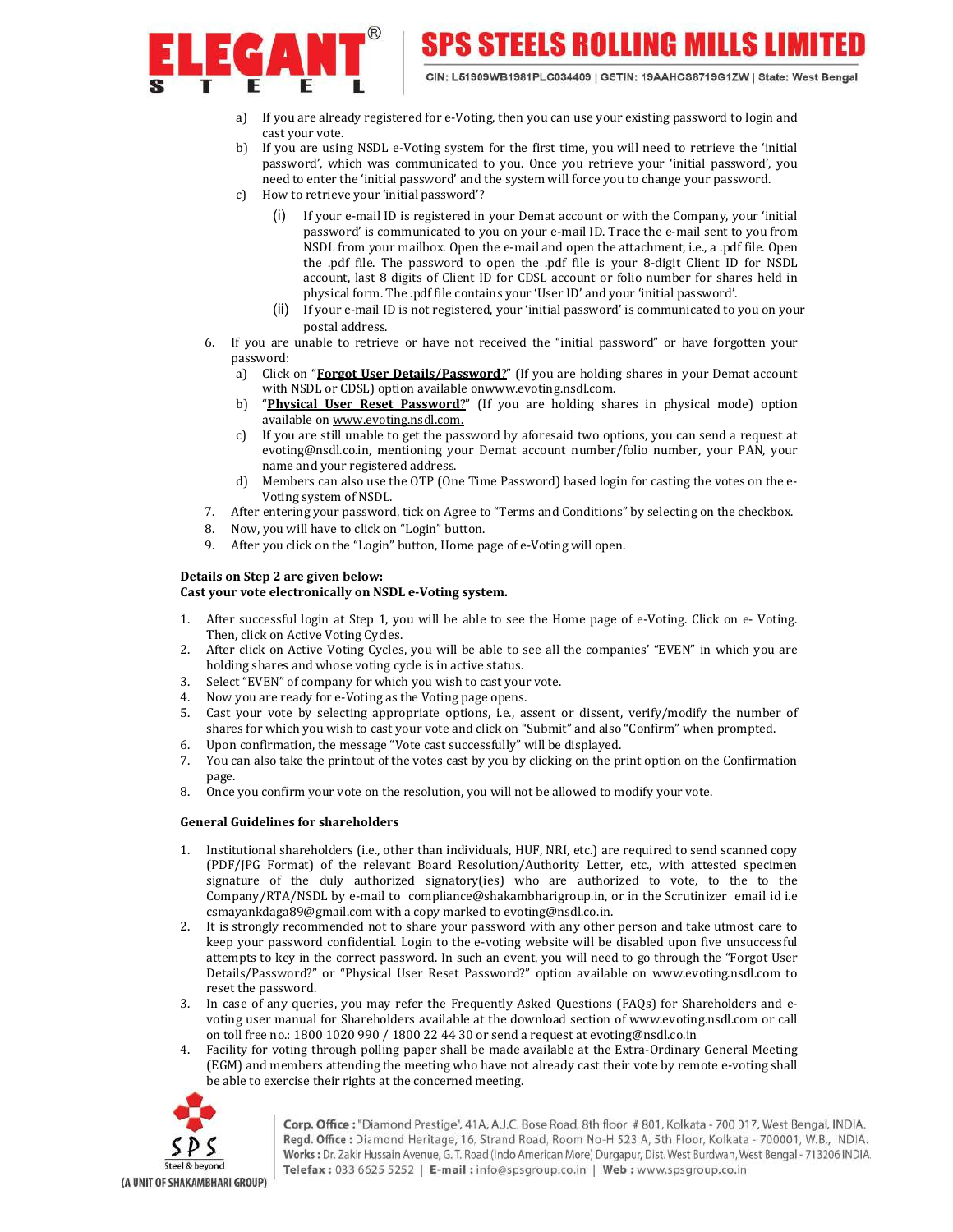

**SPS STEELS ROLLING MILLS LIMIT** 

- 5. The Scrutinizer shall after the conclusion of voting at the general meeting, will first count the votes cast at the meeting and thereafter unblock the votes cast through remote e-voting in the presence of at least two witnesses not in the employment of the Company and shall make, not later than 48 hours of the conclusion of the EGM, a consolidated scrutinizer's report of the total votes cast in favour or against, if any, to the Chairman or a person authorized by him in writing, who shall countersign the same and declare the result of the voting forthwith
- 6. Process for those shareholders whose e-mail IDs are not registered with the Company/Depositories for procuring User ID and Password and registration of e-mail IDs for evoting for the resolutions set out in this Notice:
	- i. In case shares are held in physical mode, please provide Folio No., name of shareholder, PAN (self-attested scanned copy of PAN card)and scanned copy of the share certificate (front and back) or Aadhaar (self-attested scanned copy of Aadhaar Card) by uploading the same at http://mdpl.in/form/email-update.
	- ii. In case shares are held in demat mode, please provide DP ID-Client ID (16 digit DP ID + Client ID or 16 digit Beneficiary ID), name, client master or copy of Consolidated Account statement, PAN (self-attested scanned copy of PAN card), Aadhaar (self-attested scanned copy of Aadhaar Card) tocompliance@shakambharigroup.in.
	- iii. Alternatively, member may send an e-mail request to evoting@nsdl.co.in for obtaining User ID and Password by proving the details mentioned in Point (1) or (2), as the case maybe.
- 7. The voting rights of Members shall be in proportion to their shares in the Paid-up Equity Share Capital of the Company, as on the cut-off date being Monday the 15th day of March, 2021.
- 8. Any person, who acquires shares of the Company and becomes Member of the Company after dispatch of the Notice and holding shares as on the cut-off date, i.e. Monday the 15th day of March, 2021, may obtain the login ID and password by sending a request at evoting@nsdl.co.in compliance@shakambharigroup.in.
- 9. A person, whose name is recorded in the Register of Members or in the Register of Beneficial Owners maintained by the depositories as on the cut-off date only shall been titled to avail the facility of remote e-voting or e-voting at the EGM. A person who is not a Member as on the cut-off date should treat this Notice for information purpose only.
- 10. The Results declared, along with the Report of the Scrutinizer, shall be placed on the website of the Company www.spsgroup.co.in, Notice Board of the Company at its Registered Office as well as Corporate Office and on the website of NSDL immediately after the declaration of Result by the Chairman or a person authorized by him in writing. The Results shall also be immediately forwarded to Calcutta Stock Exchange.

 By Order of the Board For SPS Steels Rolling Mills Limited

> Ashutosh Sharma Company Secretary (F9025)

Dated: 24-02-2021 Place: Kolkata

### Explanatory Statement pursuant to Section 102 of the Companies Act, 2013

#### Item No. 1

The company is engaged in the business of manufacturing of Steel and Iron especially in manufacturing of TMT rod under the Brand name "Elegant" since 1981. The Company has a registered Trade Mark under the same brand name since 2003 which is regularly renewed and used by the Company. The Brand "Elegant" is highly recognized and acceptable in the markets of 16 States namely Arunachal Pradesh, Assam, Bihar, Delhi, Haryana, Jammu & Kashmir, Jharkhand, Maharashtra, Nagaland, Odisha, Punjab, Rajasthan, Sikkim, Tripura, West Bengal and Uttar Pradesh.

The Board of the Company is in view of using the brand name "Elegant" as the name of the Company so that a resemblance gets created among the product and the name of the Company, as all most entirely i.e 95% revenue from operation of the company is from manufacturing and selling of TMT rod under the brand name "Elegant", hence the Company seeks approval for the change of name, by using the brand name as the name of the company i.e from "SPS STEELS ROLLING MILLS LIMITED" to "ELEGANT IRON AND STEEL LIMITED"

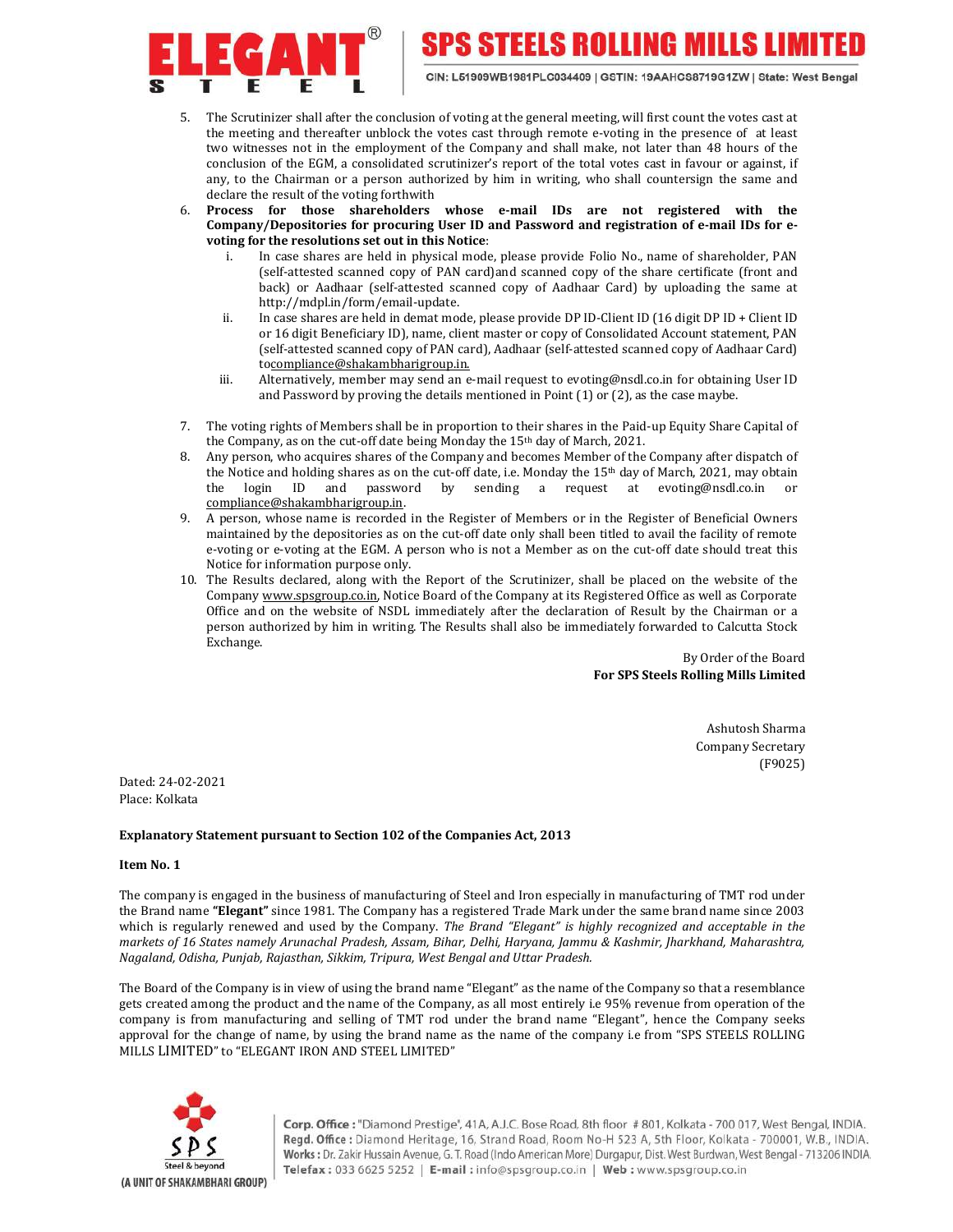

SPS STEELS ROLLING MILLS LIM

CIN: L51909WB1981PLC034409 | GSTIN: 19AAHCS8719G1ZW | State: West Bengal

The Members may note that accordingly, subject to receipt of necessary approvals, it is proposed to change the Company's name to "ELEGANT IRON AND STEEL LIMITED" as the Ministry of Corporate Affairs, Government of India, vide its letter dated 04-02-2021 has advised that the proposed name "ELEGANT IRON AND STEEL LIMITED" is available subject to necessary compliances. Further, upon receipt of the fresh certificate of incorporation consequent upon the said change of name, the present name of the Company will be substituted with the new name "ELEGANT IRON AND STEEL LIMITED" in every copy of the Memorandum of Association and Articles of Association and other documents and places etc. wherever the Company's present name is appearing.

The provisions of the Companies Act, 2013 and rules made thereunder require the Company to obtain approval of Members by a Special Resolution for effecting change in the Company name.

Consequential change is required in the name clause of the Memorandum of Association of the Company and in the Articles of Association of the Company at respective places by replacing the existing name with the new name of the Company. This requires the approval of the members by means of a Special Resolution pursuant to Section 13 and 14 of the Companies Act, 2013.

In view of above, the Board of Directors put forward the proposal for alteration of the Clause I i.e. Name Clause of the Memorandum of Association of the Company and the Articles of Association of the Company in the manner as mentioned in the said resolution.

The proposed change of name of the Company would not result in change of the legal status or constitution or operations or activities of the Company, nor would it affect any rights or obligations of the Company or the Members / stakeholders and would be subject to approval of Ministry of Corporate Affairs.

The Board recommends the Special Resolution as set out at Item No. 1 of this Notice, for the approval of the Members.

None of the Directors/Key Managerial Personnel of the Company/their relatives are, in any way, concerned or interested, financially or otherwise, in the said resolution set out at in this Notice.



Route Map to the EGM Venue Venue: "Diamond Prestige" 41 A, A.J.C Bose Road, 7th Floor, Kolkata-700017

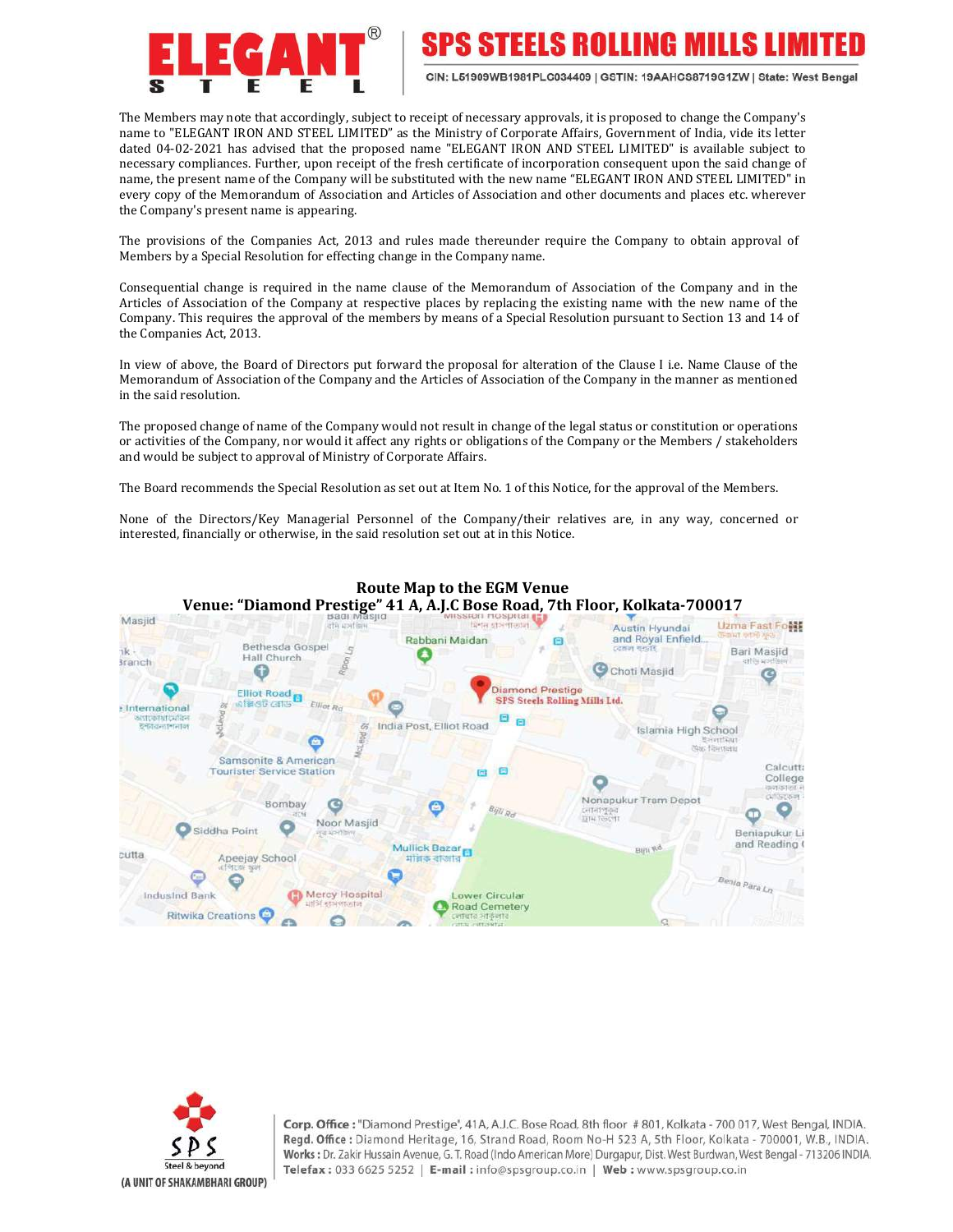



#### ATTENDANCE SLIP

Please complete this attendance slip and hand it over at the entrance of the hall:

I, hereby record my attendance at the Extra Ordinary General Meeting (EGM) Meeting of SPS Steels Rolling Mills Limited will be held on Monday, the 22nd day of March, 2021 at 12.00 P.M at the Corporate Office of the Company at Diamond Prestige, 41 A A.J.C Bose Road, 7th Floor, Room No.701, Kolkata-700017

| DPID: |                                                               | <b>CLIENT ID:</b> |                  |
|-------|---------------------------------------------------------------|-------------------|------------------|
|       | <b>NAME AND ADDRESS OF SHAREHOLDER</b><br>(IN BLOCK CAPITALS) |                   | <b>FOLIO NO.</b> |
|       |                                                               |                   |                  |
|       |                                                               |                   |                  |
|       |                                                               |                   |                  |

SIGNATURE OF THE SHARE HOLDER OR PROXY: \_\_\_\_\_\_\_\_\_\_\_\_\_\_\_\_\_\_\_\_\_\_

--------------------------------------------------------------------------------------------------------------------

| <b>EVEN</b>                      |         |                     |
|----------------------------------|---------|---------------------|
| (Electronic Voting Event Number) | USER ID | <b>PASSWORD/PIN</b> |
| 115786                           |         |                     |

Note: E-voting period: Friday, 19th March 2021 (9:00 a.m., IST) and ends on Sunday, 21st March, 2021 (5:00 p.m., IST)

If you have any query regarding e-voting Password/PIN, please contact at helpdesk.evoting@nsdl.com

(Member's /Proxy's Signature)

#### Note:

1) Members are requested to bring their copies of the Annual Report to the meeting, since further copies will not be available.

2) The Proxy, to be effective should be deposited at the Registered Office of the Company not less than FORTY-EIGHT HOURS before the commencement of the meeting.

3) A Proxy need not be a member of the Company.

4) In the case of joint holders, the vote of the senior who tenders a vote, whether in person or by Proxy, shall be accepted to the exclusion of the vote of the other joint holders. Seniority shall be determined by the order in which the names stand in the Register of Members.

5) The submission by a member of this form of proxy will not preclude such member from attending in person and voting at the meeting.